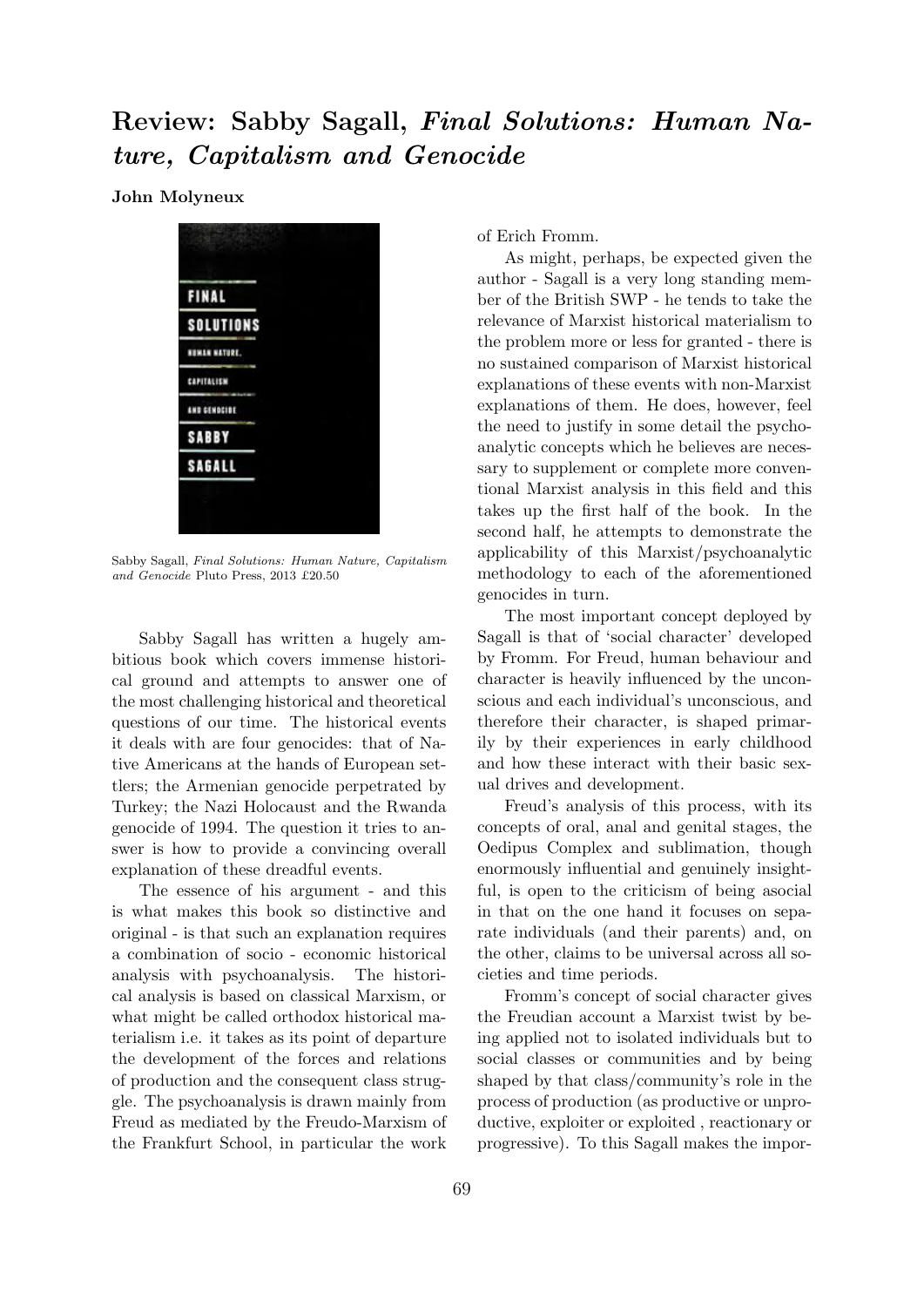tant addition of the idea of social character also being formed by the experience of the given class/community in the class struggle, especially its experience of victory or defeat. In Sagall's hands, therefore 'social character' is a class and historically specific concept.

His argument as a whole is as follows: first, that genocide is 'a modern phenomenon rooted in the social, economic and psychological nature of capitalism [a] society based on individual greed and competiveness, political domination, the alienation of human labour and the commodification of human beings and their relationships.' (p.248).But because capitalism is only episodically, not permanently, genocidal, this background analysis must be supplemented by analysis of the specific circumstances and conflict precipitating the genocide and the social character motivating the perpetrators to carry it out.

In particular, Sagall identifies the capitalist 'middle class' (or petty bourgeoisie) with their 'anal destructive' and 'authoritarian' social character as the prime agents of genocide, especially when they 'have suffered major historical defeats or other forms of extreme stress' (p.248). In the genocide of Native Americans he focuses on the middle class English Puritan and later the Scots-Irish as main villains of the piece. In relation to the Armenians, it is the middle class would be modernisers of the Young Turk movement in the Ottoman Empire. In the Holocaust it is the petty bourgeois based Nazis and in Rwanda it is the middle class Hutu Power leaders and their peasant followers.

In the case of the Anglo-settlers in North America, there is a clear conflict with the Native Americans over land occupancy, usage and ownership but this is augmented and driven to genocide by the social character of the settlers with its puritanical sexual repression, its anxieties about salvation and its suppressed rage at religious persecution and other violent conflict in Britain.

The Young Turks were a middle class movement that wanted to modernise the Ottoman Empire in order to save it. They were frustrated in their attempts, disorientated and driven to narcissistic rage by the progressive disintegration of the Empire in the 19th and early 20th century. This rage was tipped over into genocidal aggression by catastrophic defeats in the 1st World War and projected on to the Armenians 'the enemy within'.

In Germany the already authoritarian social character of the middle class, as it developed in the 19th century, was intensified by the experience of defeat in the 1st World War and the trauma of the Great Depression and given expression by Hitler and the Nazis. The decision to launch the Final Solution itself in 1941/42 was precipitated by defeat on the Russian front which signalled the collapse of the Nazi dreams of conquest.

In Rwanda the background to genocide lay in a long period of domination by Tutsi minority which was intensified and racialised by German and Belgian colonial rule. With independence a Hutu based government was established and many Tutsis went into exile. For a while the economy grew but then in the early nineties it crashed and the exiled Tutsis launched a civil war to regain power. Rwanda was traditionally a very authoritarian society and the economic collapse, combined with panic that the invading Tutsi forces were on the verge of victory, precipitated the mass slaughter of Tutsis.

The question that immediately confronts a reviewer is does Sagall's argument stand up? Answering it is no easy task. I note that in his review of the book in Socialist Review Donny Gluckstein, who has written books on the Nazis and on the Second World War and so is no ignoramus on these matters, concludes with the rather evasive remark 'Whether he [Sagall] has succeeded is something that the reader will have to decide.' I am not surprised. A proper scholarly assessment of Sagall's thesis demands expert knowledge of each of the four genocides he investigates, plus a serious grounding in psychoanalytic theory in its totality, plus a good grasp of historical materialism and issues of historical method. In all likelihood this will be the work of many specialist hands rather than one individual.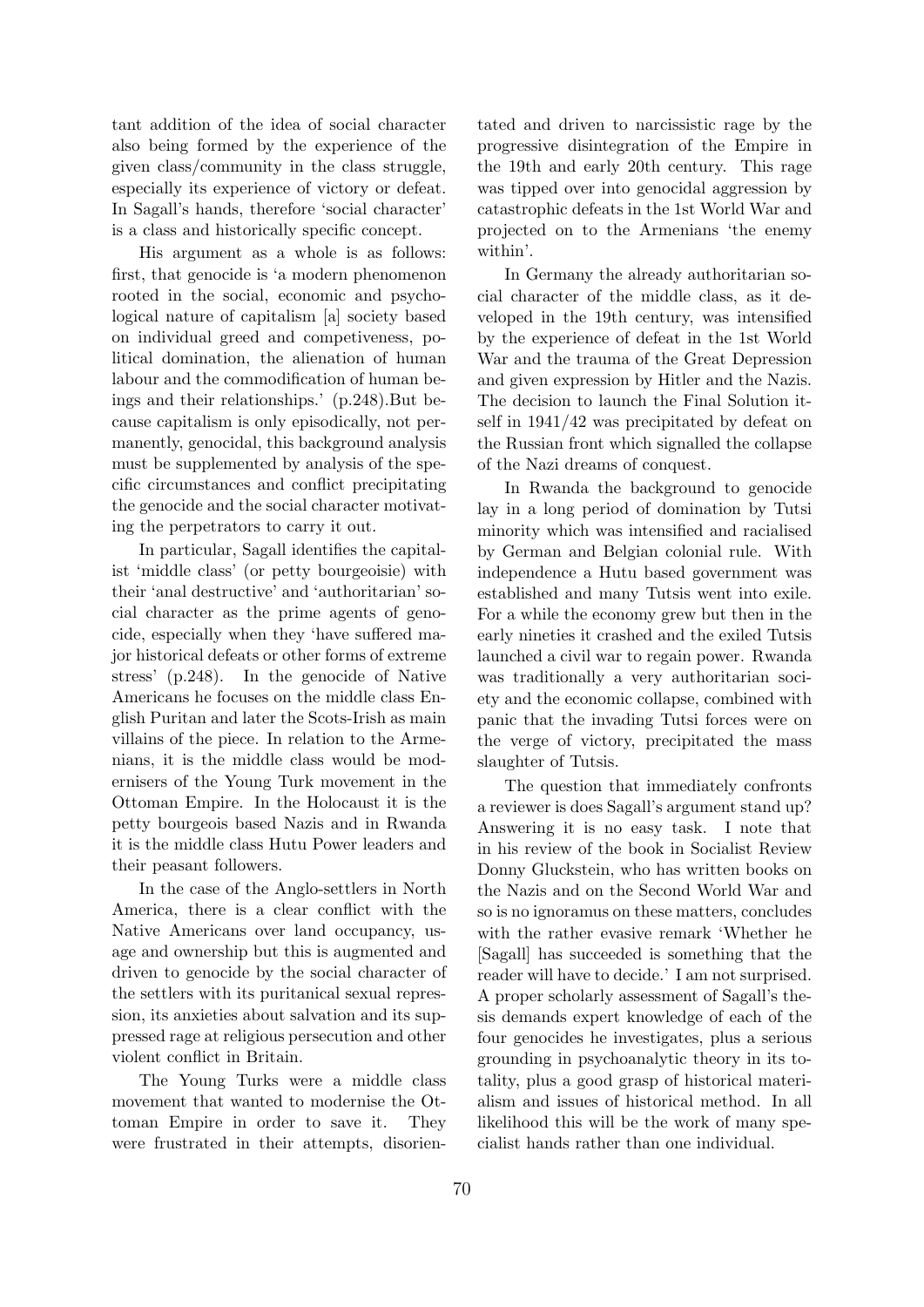Here I will confine myself to some overall, rather impressionistic comments and a discussion of some issues that it throws up.

First, the book is well written and clearly explained; the first part on psychoanalytic concepts is more difficult than the second on the actual genocides but in general it is accessible to the lay reader and is certainly full of very interesting material. Second, it combines a large amount of theory with a great deal of wide ranging empirical evidence and this is a very impressive achievement. It is clearly the product of a deep and sustained engagement with the material and the issues it raises.

The tone of the book is also impressive. Sagall's commitment to social justice and human liberation and, of course, to ensuring that the horrors he describes are not repeated, is evident throughout but there no descent into rhetoric or superfluous moralizing. It is a scrupulous, social scientific investigation.

This said, the first problem that strikes me is a very basic one: is psychological analysis really required here? Clearly all human action from the most everyday to the most historically significant has a psychological aspect or component to it, just as it has a biological or physiological component. Neither walking down the road nor storming the Bastille is possible independent of the law of gravity but that doesn't mean we expect historical analysis of the French Revolution to include an exposition of the theory of gravity. Sagall acknowledges this problem when he writes, 'if we wish to analyse the causes of the First World War, Lenin is more useful than Freud' (p.55). In other words, although a psychological dimension is involved it can be 'assumed' or taken for granted because it is a relatively minor element whereas it is economic, class and political factors that are causally decisive.

One answer to this objection is that the best Marxist history does incorporate the psychological element as a link in the chain of analysis that begins with the development of the forces of production. The outstanding example of this is Trotsky's History of the Russian Revolution and it is notable that in the Preface to that mighty work he writes, 'The dynamic of revolutionary events is directly determined by swift, intense and passionate changes in the psychology of classes'. But the psychology involved here is an understanding of changes in consciousness, mass or individual, rather than invoking the role of the unconscious, and hence does not make use of Freudian or psychoanalytic concepts such as id, ego and super ego or projective identification which Sagall wants to employ.

But Sagall advances a different argument. He maintains that there is a fundamental difference between the genocides that he is trying to explain and other bloody historical events such as the First World War (or, for example, the suppression of the Paris Commune or Franco's terror during and after the Spanish Civil War, or Pinochet's repression in Chile) in that the latter were 'rational' but the former were 'irrational'. What he means by this is that in the First World War or in crushing the Commune the ruling classes were acting on the basis of, and in rough conformity to, their economic and class interests. His four chosen genocides, however, were 'irrational' in they did not correspond to the objective class interests of their perpetrators. This is why psychoanalytic concepts are needed.

This seems to me a difficult argument in that distinguishing or separating out the rational and the irrational in human behaviour and human history as clearly separated out as Sagall tries to do is not easy. I suspect that unconscious drives would be very much at work in the slaughter of the Communards, and in all sorts of repression and individual and systematic torture etc. And it seems to be an unfortunate fact of history that no brutal regime has ever fallen through a shortage of torturers or thugs to enforce its will. (The famous Milgram Experiment of 1961, which showed the readiness of 'normal' citizens to torture when ordered to do so by an authority figure, is relevant here). Genocide, the attempt to exterminate a whole people, is clearly at the extreme end of the spectrum of human cruelty but is it qualitatively different in this respect from other forms of brutality that have gone on throughout the history of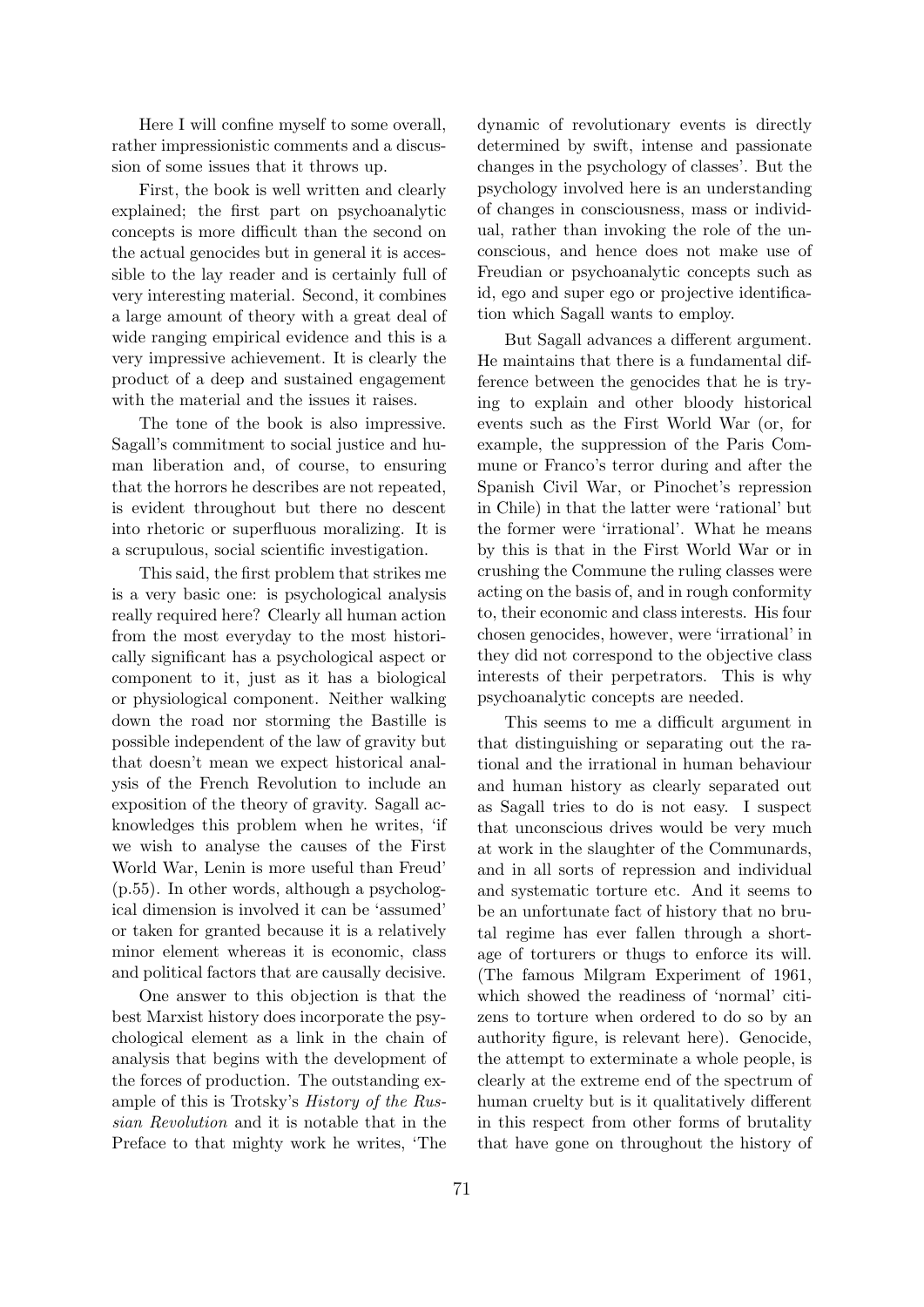class society?

Sagall defends his insistence on the need to deploy psychoanalysis not just on the grounds that unconscious factors were at work in the genocides he considers but that these genocides were so contrary to the class interests of the perpetrators that these unconscious factors have to be considered a major part of the explanation and that without them the genocides would not have taken place.

In itself, this is a strong argument but whether or not Sagall has shown that this was so in relation to each of his chosen episodes is a question to which I will return shortly, but first want to raise another issue: the concept of 'social character'. It is reasonable to argue that social classes develop certain distinctive 'character structures' on the basis of their roles in production and history but this does not tell us how much weight should be attributed to this factor in the analysis of history. It is also reasonable to argue that there exists such a thing as 'national character', formed by history, but we know how such a notion is often abused in journalism and poor history writing. Clearly Sagall's social character concept is much superior to and more Marxist than, that of national character, but some of the same dangers may arise. In the case of 'social character' these danger is compounded by the difficulty of providing empirical confirmation of claims about the nature of particular social characters (e.g. that the German middle class were 'authoritarian').

Sagall addresses this problem with the claim that there are four kinds of evidence for social character: social or social psychoanalytical surveys; psychoanalytical case studies; historical studies; realist creative literature. But much of this may be of doubtful reliability and sometimes in this book I think Sagall makes assertions about groups' social character (e.g. the Scots-Irish) on the basis of secondary sources that would be very open to challenge.

When it comes to the application of his theories and hypotheses to the four genocides I think Sagall's accounts are not equally convincing. Most convincing to my mind is his

treatment of the Nazi Holocaust. This may be because here he is able to build on the masterly work already done by Trotsky, as well as many other Marxist hands ranging from the Frankfurt School to Mandel and Callinicos. It may also be because it is with the question of the Holocaust that Sagall has been most engaged and which may have driven the whole enterprise. Also the massive diversion of resources involved in the Holocaust does seem to run clearly counter to the Nazi regime's overwhelming interest in winning the war.

I also found the section on the Armenian genocide pretty persuasive but certainly lack sufficient knowledge of this episode to pass any confident judgment. In the case of Rwanda I was more doubtful but felt even less qualified to offer an assessment,

It was the account of the Native American genocide that I found least satisfactory. This is because I was not persuaded of the argument that was predominantly 'irrational' in the sense defined by Sagall. This is partly because the process was gradual and protracted, over centuries, rather than a sudden outburst of ferocious destructiveness, as was the case with the other three. It is also because the settlers had such a clear self interest in terms of driving the Native Americans off the land and crushing their resistance. Doubtless this process involved innumerable excesses (in which social and individual character may have played a part) but I don't think the genocide as a whole was driven by these unconscious psychological forces rather than the irreconcilable clash of opposed modes of production and conflicting economic interests.

Sagall supports his argument by an extended comparison between the extermination in Anglo-America and the conquest of Latin America which though brutal in the extreme stopped short of actual genocide, attributing the difference to the different social character of the Spanish and Portuguese conquistadors and settlers. I thought this gave the latter too much credit and the more likely explanation was the fact, also mentioned by Sagall, that in the North the conflict was over